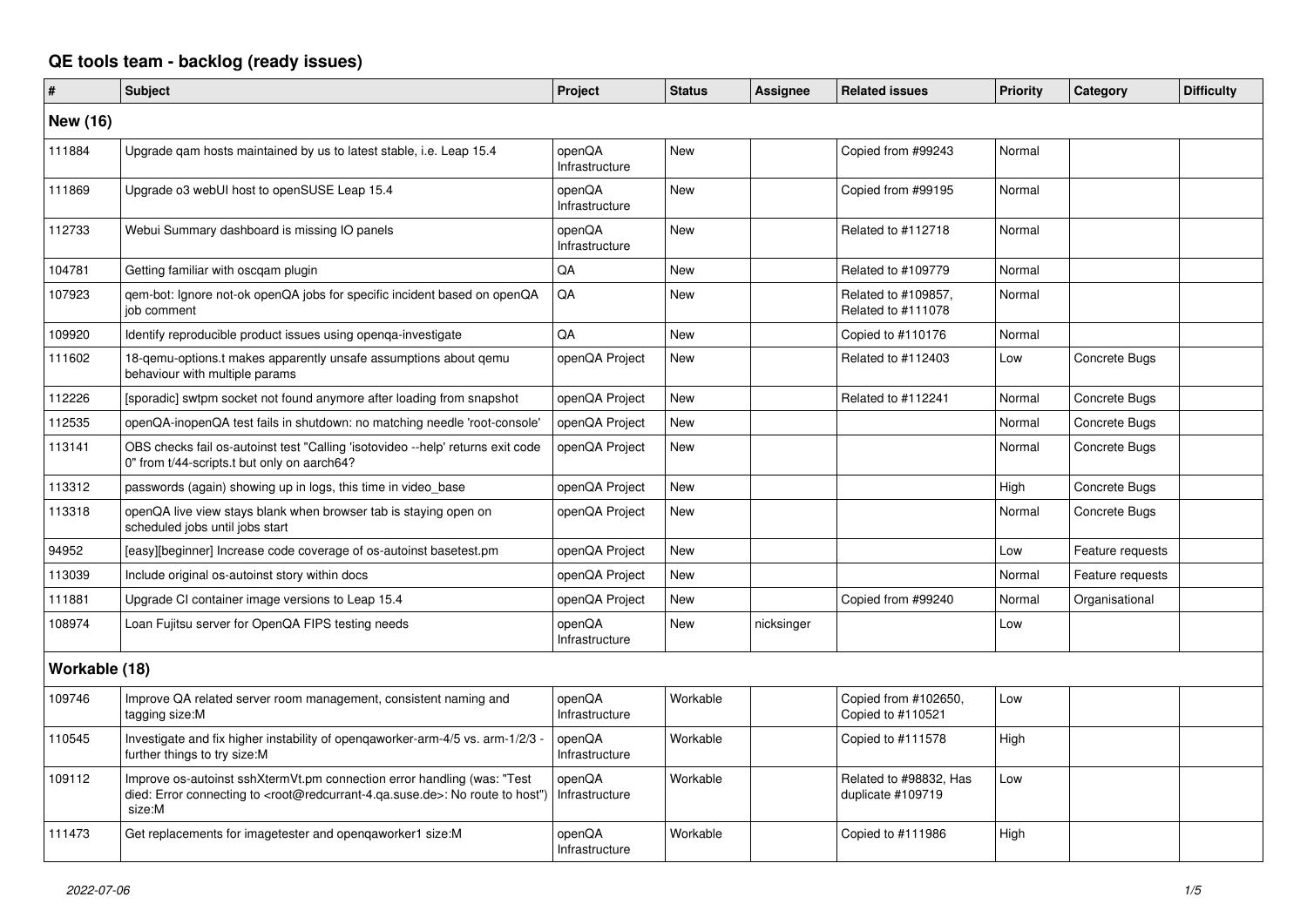| #               | <b>Subject</b>                                                                                                                                                                        | Project                  | <b>Status</b> | <b>Assignee</b> | <b>Related issues</b>                                                                                                                                                              | <b>Priority</b> | Category         | <b>Difficulty</b> |
|-----------------|---------------------------------------------------------------------------------------------------------------------------------------------------------------------------------------|--------------------------|---------------|-----------------|------------------------------------------------------------------------------------------------------------------------------------------------------------------------------------|-----------------|------------------|-------------------|
| 112673          | Cannot send emails from o3 size:M                                                                                                                                                     | openQA<br>Infrastructure | Workable      |                 | Copied from #110920                                                                                                                                                                | High            |                  |                   |
| 111338          | Open source https://gitlab.suse.de/qa-maintenance/mtui size:M                                                                                                                         | QA                       | Workable      |                 | Copied to #111341                                                                                                                                                                  | Low             |                  |                   |
| 107941          | [sporadic] openQA Fullstack test t/full-stack.t can still fail with "udevadm" log<br>message size:M                                                                                   | openQA Project           | Workable      |                 |                                                                                                                                                                                    | Low             | Concrete Bugs    |                   |
| 113138          | sporadic failure in openQA test "t/ui/23-audit-log.t" size:M                                                                                                                          | openQA Project           | Workable      |                 |                                                                                                                                                                                    | High            | Concrete Bugs    |                   |
| 113189          | Research where we need limits size:S                                                                                                                                                  | openQA Project           | Workable      |                 |                                                                                                                                                                                    | Normal          | Feature requests |                   |
| 106056          | [virtualization][tools] Improve retry behaviour and connection error handling<br>in backend::ipmi (was: "Fail to connect openqaipmi5-sp.qa.suse.de on our<br>osd environment") size:M | openQA Project           | Workable      |                 | Related to #102650                                                                                                                                                                 | Low             | Feature requests |                   |
| 111066          | Document suggested workflows for multiple teams reviewing openQA test<br>results size:M                                                                                               | openQA Project           | Workable      |                 |                                                                                                                                                                                    | Normal          | Feature requests |                   |
| 111254          | Cover code of os-autoinst path backend/ fully (statement coverage) size:M                                                                                                             | openQA Project           | Workable      |                 | Blocked by #109620,<br>Copied from #111251                                                                                                                                         | Low             | Feature requests |                   |
| 111770          | Limit finished tests on /tests, but query configurable and show complete<br>number of jobs size:S                                                                                     | openQA Project           | Workable      |                 |                                                                                                                                                                                    | Low             | Feature requests |                   |
| 113201          | Integrate spike solution for accessing VMWare's VNC-over-websockets into<br>os-autoinst's VNC console size:M                                                                          | openQA Project           | Workable      |                 |                                                                                                                                                                                    | High            | Feature requests |                   |
| 105594          | Two new machines for OSD and o3, meant for bare-metal virtualization<br>size:M                                                                                                        | openQA<br>Infrastructure | Workable      | nicksinger      | Related to #110227                                                                                                                                                                 | Normal          |                  |                   |
| 81899           | [easy][beginner] Move code from isotovideo to a module size:M                                                                                                                         | openQA Project           | Workable      | okurz           | Related to #108530                                                                                                                                                                 | Low             | Feature requests |                   |
| 99663           | Use more perl signatures - os-autoinst size:M                                                                                                                                         | openQA Project           | Workable      | okurz           | Related to #102146,<br>Related to #104986,<br>Related to #104520,<br>Related to #106654,<br>Related to #108323,<br>Related to #110983,<br>Related to #112319,<br>Copied to #100967 | Low             | Feature requests |                   |
| 100967          | Use more perl signatures - openQA size:M                                                                                                                                              | openQA Project           | Workable      | okurz           | Copied from #99663.<br>Copied to #105127                                                                                                                                           | Low             | Feature requests |                   |
| In Progress (2) |                                                                                                                                                                                       |                          |               |                 |                                                                                                                                                                                    |                 |                  |                   |
| 111341          | Open source https://gitlab.suse.de/ga-maintenance/gam-oscplugin/size:M                                                                                                                | QA                       | In Progress   | osukup          | Copied from #111338                                                                                                                                                                | Normal          |                  |                   |
| 111992          | Deal with QEMU and OVMF default resolution being 1280x800, affecting (at<br>least) qxl size:M                                                                                         | openQA Project           | In Progress   | tinita          | Related to #111866,<br>Related to #111863                                                                                                                                          | High            | Feature requests |                   |
| Blocked (33)    |                                                                                                                                                                                       |                          |               |                 |                                                                                                                                                                                    |                 |                  |                   |
| 108530          | os-autoinst plugins: x11_start_program from os-autoinst-distri-openQA<br>dynamically loaded from another git repo size:M                                                              | openQA Project           | Blocked       | cdywan          | Related to #81899                                                                                                                                                                  | Normal          | Feature requests |                   |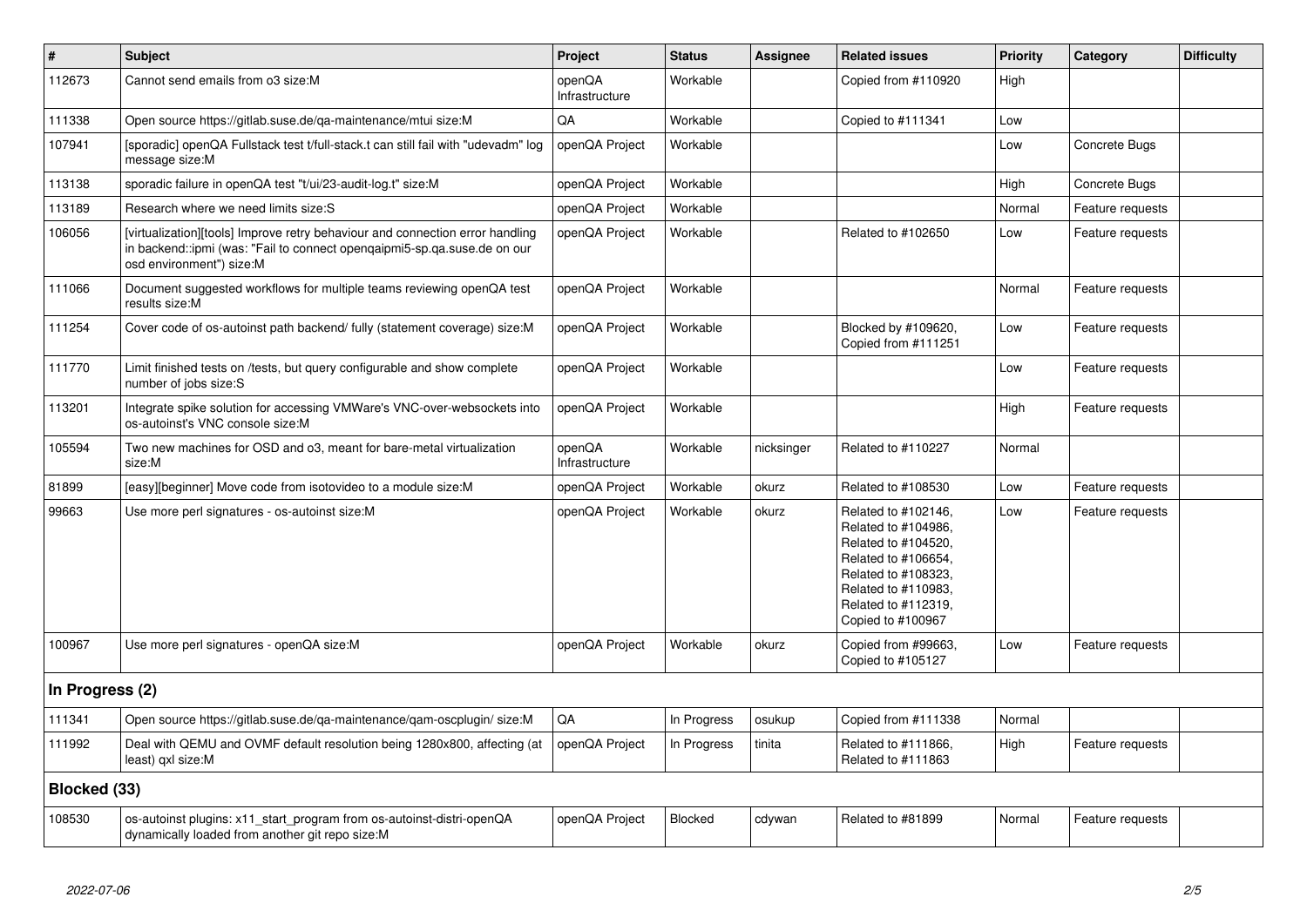| #      | <b>Subject</b>                                                                                                                                    | Project                  | <b>Status</b>  | Assignee   | <b>Related issues</b>                                          | <b>Priority</b> | Category         | <b>Difficulty</b> |
|--------|---------------------------------------------------------------------------------------------------------------------------------------------------|--------------------------|----------------|------------|----------------------------------------------------------------|-----------------|------------------|-------------------|
| 112367 | [tools] python-paramiko on Leap/SLE throws exception with ed25519 key<br>size:M                                                                   | QA                       | <b>Blocked</b> | jbaier cz  |                                                                | Normal          |                  |                   |
| 98952  | [epic] t/full-stack.t sporadically fails "clickElement: element not interactable"<br>and other errors                                             | openQA Project           | Blocked        | mkittler   | Related to #101734                                             | Low             | Concrete Bugs    |                   |
| 101048 | [epic] Investigate and fix higher instability of opengaworker-arm-4/5 vs.<br>$arm-1/2/3$                                                          | openQA Project           | Blocked        | mkittler   | Related to #101030                                             | High            | Concrete Bugs    |                   |
| 103962 | [saga][epic] Easy multi-machine handling: MM-tests as first-class citizens                                                                        | openQA Project           | Blocked        | mkittler   | Copied to #112862                                              | Normal          | Feature requests |                   |
| 103971 | [epic] Easy *re*-triggering and cloning of multi-machine tests                                                                                    | openQA Project           | Blocked        | mkittler   | Related to #66071                                              | Normal          | Feature requests |                   |
| 103736 | Make aarch64 machine chan-1 up and running after it is broken size: M                                                                             | openQA<br>Infrastructure | Blocked        | nicksinger |                                                                | High            |                  |                   |
| 97862  | More openQA worker hardware for OSD size:M                                                                                                        | openQA<br>Infrastructure | Blocked        | okurz      | Copied from #97043.<br>Copied to #104970                       | High            |                  |                   |
| 110920 | Emails from o3 are rejected by mx2.suse.de for certain sender/recipients<br>size:S                                                                | openQA<br>Infrastructure | Blocked        | okurz      | Copied from #110629,<br>Copied to #112673                      | High            |                  |                   |
| 111863 | Upgrade o3 workers to openSUSE Leap 15.4                                                                                                          | openQA<br>Infrastructure | <b>Blocked</b> | okurz      | Related to #111992,<br>Copied from #99189                      | Normal          |                  |                   |
| 111866 | Upgrade osd workers and openga-monitor to openSUSE Leap 15.4                                                                                      | openQA<br>Infrastructure | Blocked        | okurz      | Related to #111992,<br>Copied from #99192                      | Normal          |                  |                   |
| 111872 | Upgrade osd webUI host to openSUSE Leap 15.4                                                                                                      | openQA<br>Infrastructure | Blocked        | okurz      | Copied from #99198                                             | Normal          |                  |                   |
| 111986 | Ensure uno.openganet.opensuse.org is properly used                                                                                                | openQA<br>Infrastructure | Blocked        | okurz      | Copied from #111473                                            | Normal          |                  |                   |
| 91646  | [saga][epic] SUSE Maintenance QA workflows with fully automated testing,<br>approval and release                                                  | QA                       | Blocked        | okurz      | Copied to #99303                                               | Normal          |                  |                   |
| 96539  | Conclude migration of gam.suse.de                                                                                                                 | QA                       | Blocked        | okurz      |                                                                | Normal          |                  |                   |
| 94105  | [epic] Use feedback from openqa-investigate to automatically inform on<br>github pull requests, open tickets, weed out automatically failed tests | QA                       | <b>Blocked</b> | okurz      | Related to #91773.<br>Related to #107014                       | Normal          |                  |                   |
| 110884 | [epic] Properly maintained open source mtui+oscqam                                                                                                | QA                       | Blocked        | okurz      |                                                                | Normal          |                  |                   |
| 111347 | [saga][epic] Properly maintained Maintenance QA tooling                                                                                           | QA                       | Blocked        | okurz      | Copied from #99303                                             | Normal          |                  |                   |
| 99660  | [epic] Use more perl signatures in our perl projects                                                                                              | openQA Project           | Blocked        | okurz      |                                                                | Low             | Feature requests |                   |
| 109656 | [epic] Stable non-gemu backends                                                                                                                   | openQA Project           | Blocked        | okurz      | Related to #99345                                              | Normal          | Feature requests |                   |
| 109668 | [saga][epic] Stable and updated non-gemu backends for SLE validation                                                                              | openQA Project           | Blocked        | okurz      | Related to #37339                                              | High            | Feature requests |                   |
| 109740 | [epic] Stable os-autoinst unit tests with good coverage                                                                                           | openQA Project           | Blocked        | okurz      | Related to #109620                                             | Low             | Feature requests |                   |
| 80142  | [saga][epic] Scale out: Redundant/load-balancing deployments of openQA,<br>easy containers, containers on kubernetes                              | openQA Project           | Blocked        | okurz      | Related to #80466,<br>Related to #92893,<br>Related to #110497 | High            | Feature requests |                   |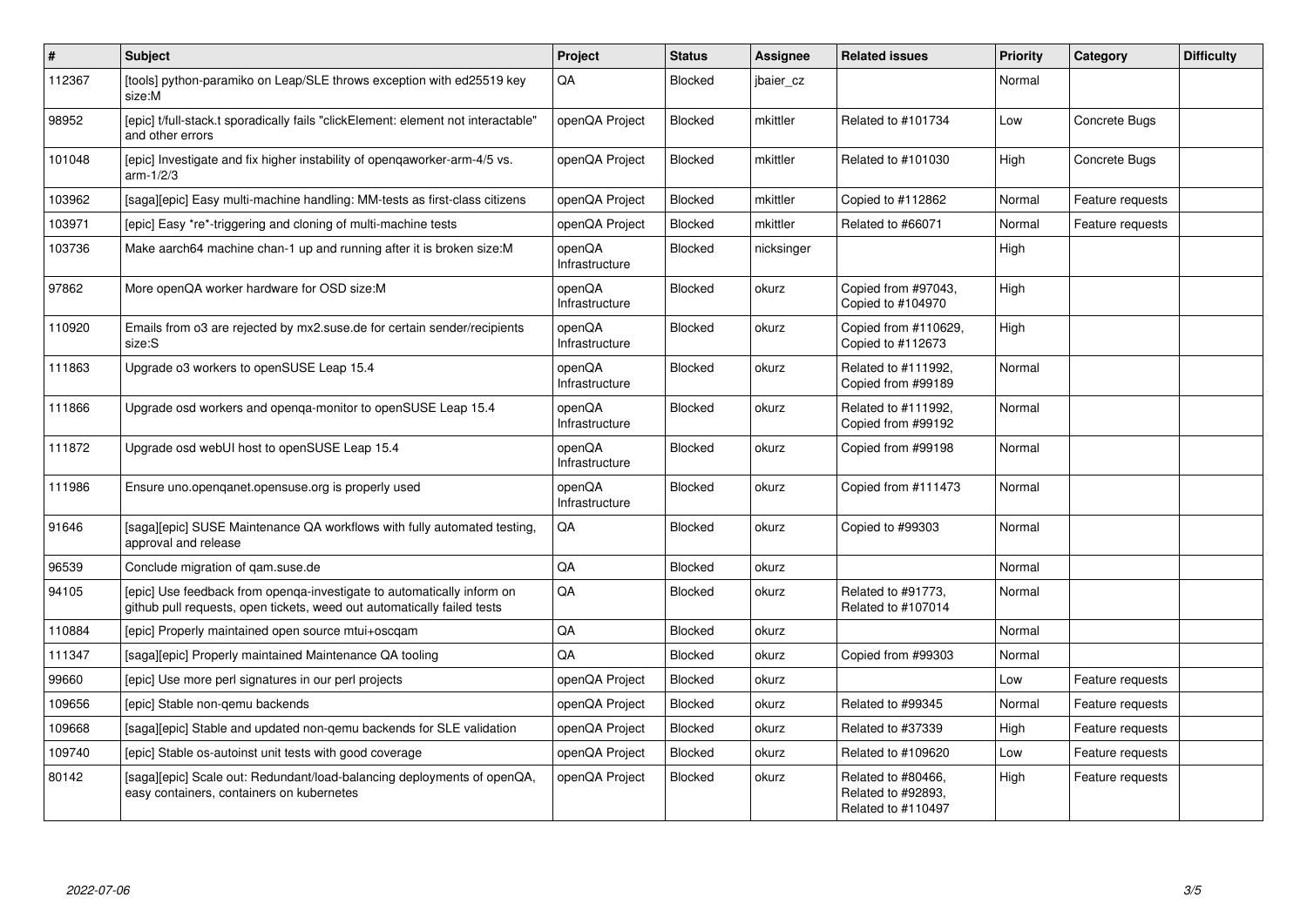| $\vert$ #     | Subject                                                                                                                                                                                                                   | Project        | <b>Status</b>  | Assignee | <b>Related issues</b>                                                                                                                                                             | <b>Priority</b> | Category                  | <b>Difficulty</b> |
|---------------|---------------------------------------------------------------------------------------------------------------------------------------------------------------------------------------------------------------------------|----------------|----------------|----------|-----------------------------------------------------------------------------------------------------------------------------------------------------------------------------------|-----------------|---------------------------|-------------------|
| 91914         | [epic] Make reviewing openQA results per squad easier                                                                                                                                                                     | openQA Project | Blocked        | okurz    | Related to #52655,<br>Related to #93710, Copied<br>from #91467, Copied to<br>#99306                                                                                               | Normal          | Feature requests          |                   |
| 92854         | [epic] limit overload of openQA webUI by heavy requests                                                                                                                                                                   | openQA Project | <b>Blocked</b> | okurz    | Copied from #92770                                                                                                                                                                | Normal          | Feature requests          |                   |
| 97190         | Limit size of initial requests everywhere, e.g. /, /tests, etc., over webUI and<br>API                                                                                                                                    | openQA Project | Blocked        | okurz    | Related to #41054,<br>Related to #110680,<br>Related to #110677                                                                                                                   | Normal          | Feature requests          |                   |
| 98472         | [epic] Scale out: Disaster recovery deployments of existing openQA<br>infrastructures                                                                                                                                     | openQA Project | Blocked        | okurz    |                                                                                                                                                                                   | Normal          | Feature requests          |                   |
| 100688        | [epic][virtualization][3rd party hypervisor] Add svirt backend compatibility for<br>vmware 7.0                                                                                                                            | openQA Project | Blocked        | okurz    |                                                                                                                                                                                   | High            | Feature requests          |                   |
| 106922        | [epic][sporadic] openqa_from_git fails in dashboard due to<br>ensure_unlocked_desktop not expecting password entry screen in case of<br>locked desktop auto_review:"match=desktop-runner,screenlock timed<br>out.*":retry | openQA Project | Blocked        | okurz    | Related to #103122,<br>Related to #92092,<br>Related to #44441,<br>Related to #46589,<br>Related to #64078, Copied<br>from #106919, Copied to<br>#108527                          | Normal          | Feature requests          |                   |
| 108527        | [epic] os-autoinst plugins (or wheels or leaves or scrolls) for scalable code<br>reuse of helper functions and segmented test distributions                                                                               | openQA Project | Blocked        | okurz    | Copied from #106922                                                                                                                                                               | Normal          | Feature requests          |                   |
| 109846        | [epic] Ensure all our database tables accomodate enough data, e.g. bigint for<br>ids                                                                                                                                      | openQA Project | Blocked        | okurz    | Copied from #109836                                                                                                                                                               | Normal          | Feature requests          |                   |
| 99579         | [epic][retro] Follow-up to "Published QCOW images appear to be<br>uncompressed"                                                                                                                                           | openQA Project | Blocked        | okurz    | Related to #96557, Copied<br>from #99246                                                                                                                                          | Low             | Organisational            |                   |
| 111860        | [epic] Upgrade all our infrastructure, e.g. o3+osd workers+webui and<br>production workloads, to openSUSE Leap 15.4                                                                                                       | openQA Project | Blocked        | okurz    | Copied from #99183                                                                                                                                                                | Normal          | Organisational            |                   |
| Feedback (10) |                                                                                                                                                                                                                           |                |                |          |                                                                                                                                                                                   |                 |                           |                   |
| 109737        | [opensuse][sporadic] test fails in chromium due to lost characters when<br>typing in the address bar size:M                                                                                                               | openQA Tests   | Feedback       | cdywan   | Related to #107632                                                                                                                                                                | High            | Bugs in existing<br>tests |                   |
| 113282        | Many incompletes due to VNC error "backend died: unexpected end of data<br>at /usr/lib/os-autoinst/consoles/VNC.pm line 183.", especially on o3/aarch64                                                                   | openQA Project | Feedback       | mkittler | Related to #111004                                                                                                                                                                | Normal          | Concrete Bugs             |                   |
| 112265        | Just use bigint in all our database tables (for auto-incremented ID-columns)                                                                                                                                              | openQA Project | Feedback       | mkittler | Related to #112718                                                                                                                                                                | Normal          | Feature requests          |                   |
| 95783         | Provide support for multi-machine scenarios handled by openga-investigate<br>size:M                                                                                                                                       | openQA Project | Feedback       | mkittler | Related to #103425,<br>Related to #71809,<br>Related to #69976,<br>Related to #107014,<br>Related to #110518,<br>Related to #110530,<br>Related to #110176,<br>Copied from #81859 | Normal          | Feature requests          |                   |